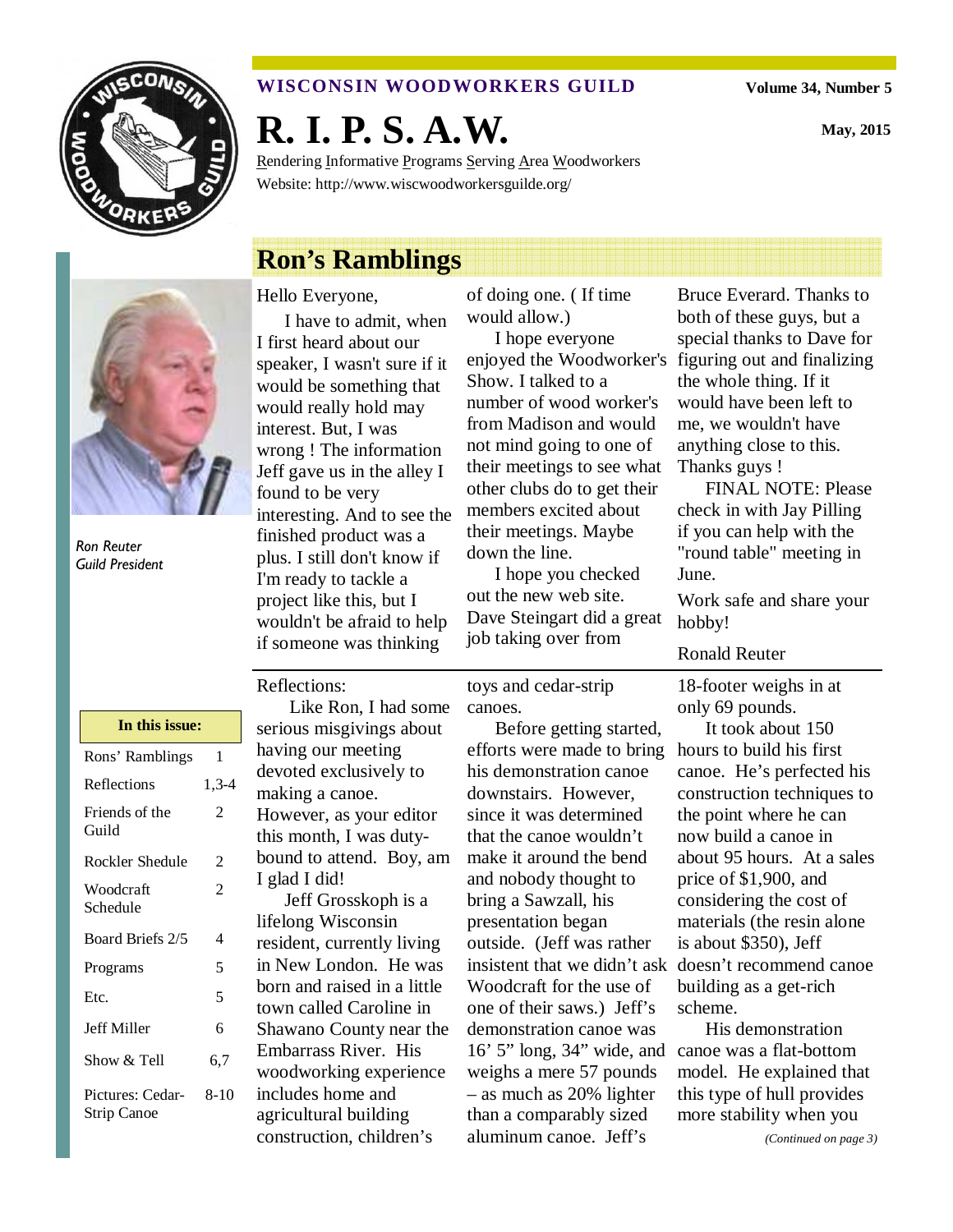# **WWG Officers**

| <b>President</b>      | <b>Ron Reuter</b><br>ronbo439@yahoo.com        | 262/784-5877 |
|-----------------------|------------------------------------------------|--------------|
| <b>Vice President</b> | <b>Greg Waldo</b><br>Waldog1050@sbcglobal.net  | 414/769-1553 |
| Treasurer             | Andy Wagner<br>yxandy2001@sbcglobal.net        | 414/327-7505 |
| <b>Secretary</b>      | <b>Ken Ochs</b><br>kochs@wi.rr.com             | 262/782-2135 |
| Program               | <b>Jay Pilling</b><br>Jaypilling 537@gmail.com | 414/425-5692 |
| <b>Toy Chairman</b>   | <b>Norm Lange</b><br>glfinman@wi.rr.com        | 920/474-7183 |
| <b>Raffles</b>        | Jim Schlarb.                                   | 262/968-4830 |
| <b>Membership</b>     | <b>Kevin Seigworth</b><br>kseigworth@wi.rr.com | 262/470-8916 |
| <b>Publications</b>   | Leila Crandall-Frink<br>leila.frink@gmail.com  | 414/453-4118 |
|                       | <b>Don Doss</b><br>FourPartHarmonyt@att.net    | 414/281-2854 |

# **Friends of the Wisconsin Woodworkers Guild**

**Homestead Finishing Products**, Cleveland, OH (216) 631-5309 www.homesteadfinishing.com **Rockler Woodworking and Hardware** 1725 S 108th St, West Allis, (414) 774-1882 **Woodcraft of Milwaukee,** 14115 W. Greenfield Ave New Berlin, WI 53151, (262) 785-6770 **Woodline USA** (800) 472-6950

**Green Man Tree & Landscape Services**, owned by Guild member Peter Gustin, Sr. (414) 659- 0753

**L&B Home Improvements**, Luke Bassler 414- 477-5381

# **Raffle and Door Prizes**

April raffle winners were: Andy Wagner, Ron Reuter, Leila Frink, Paul Prondzinski, Steve Soltes, Norm Lange and Ron Hinderman

Some of the April Door Prize winners were: Jeff Nebsl, Steve Soltes and Leila Frink. There were others but their stubs didn't get turned in.

Congratulations to all the winners.

**Rockler Class Schedule - Tuition assessed** Sun., May 3, 11am—2pm: **French Rolling Pin Turning** Sat., May 23, 1pm—5pm: **Basic Scroll Saw Class Rockler Demonstration Schedule**  Sat., May 2, 11am: **CNC Shark Demo**  Sat., May 2, 11am: **21st Century Woodworking Day - CNC Piranha** Sat., May 2, 11am: **Cabinet Building Demo Part 3 - Drawers**  Sat., May 9, 11am: **Cabinet Building Demo Part 4 - Drawer Slide Installation**  Sat., May 9, 11am: **What's Turning Day - Pen Turning**  Sat., May 16, 11am: **Rockler Innovation Day - Soy Gel & Java Gel Stain**  May 23, 11am: **Joinery Made Easy - Kreg K5 Pocket Hole System**  May 30, 11am: **Rockler Innovation Day - Box Joint Jigs**  *For further details, call Rockler: 414-774-1882. Location: 1725 S 108th St, West Allis* 

**Woodcraft Class Schedule - Tuition assessed** Sat., May 2, 9:30am—4pm: **Introduction to Hand Tools** Sun, May 3, 10:30am-3:30pm: **Turning 201: Bowl Turning** Tue., May 5, 6pm-9pm: **Table Saw A-Z** Th., May 7, 6pm-9pm: **Mother's Day Turned Projects**  Tue., May 12, 6pm-9pm: **Beyond the Basics—Table Saw**  Th., May 14, 6pm-9pm: **Turn a Wine Bottle Stopper**  Tue., May 19, 6pm-9pm: **Lumber Preparation**  Th., June 11, 5pm-9pm: **Woodworking for Women**  Sat., July 18, 9:30am-5pm: **TURN FOR THE TROOPS Woodcraft Demo Schedule** Sat., May 2, 10am-2pm: **Relief Carving, Charlie Milliser**  Sat., May 9, 9am-4pm: **TURN A PEN FOR MOM**  Sat., May 9, 1pm-2pm: **Dust Collection**  Sat., May 16, 10am-2pm: **Relief Carving, Charlie Milliser**  Sat., May 30, 10am-2pm: **Relief Carving, Charlie Milliser**  *For further details, call Woodcraft: 262-765-6770. Woodcraft is located at 14115 W. Greenfield Ave., New Berlin*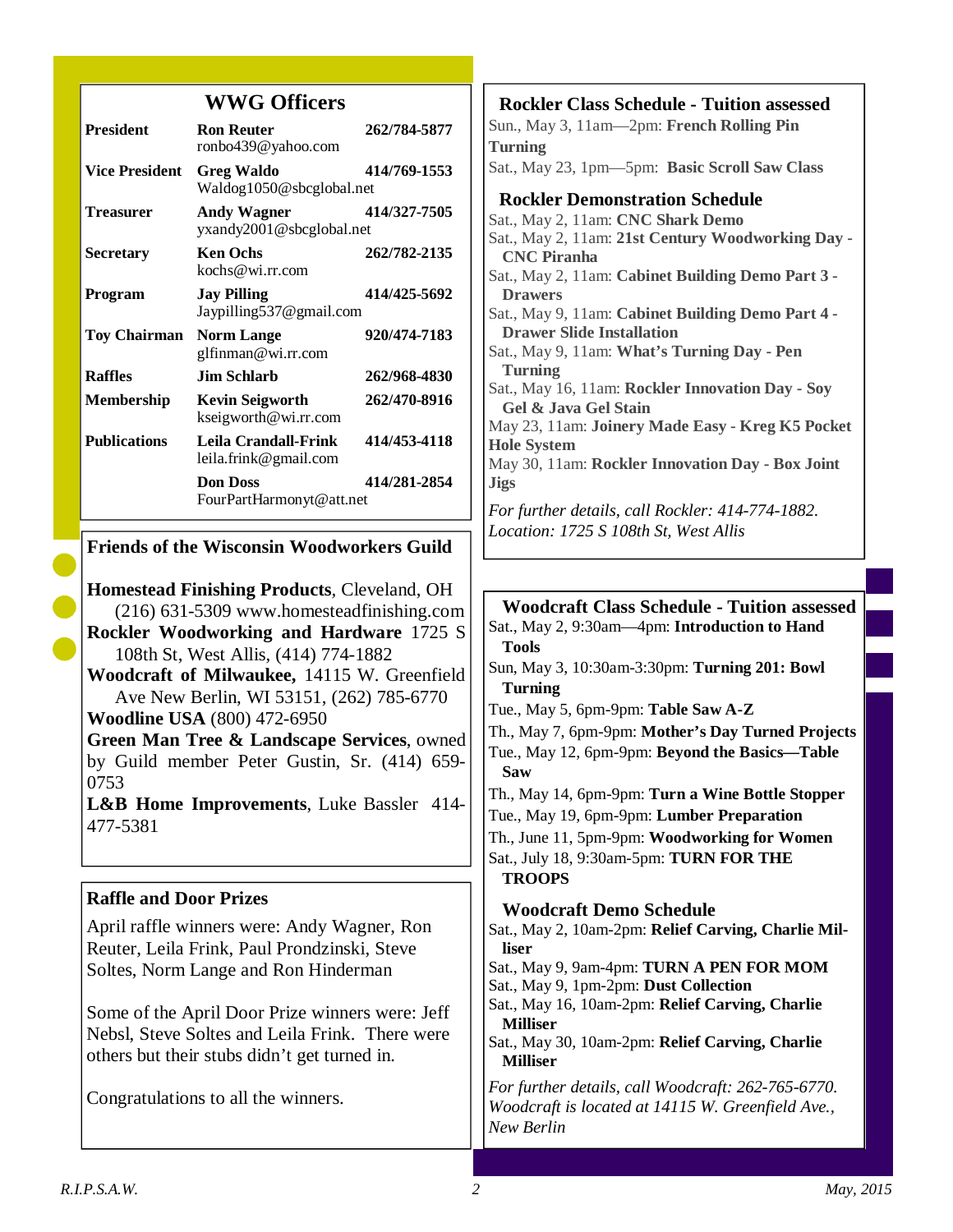#### *(Continued from page 1)*

are getting in or out of the boat. However, in use, it's actually less stable than a round-bottom canoe. This, he said, is due to the difference between initial stability and secondary stability. The round-bottom canoe, with its superior secondary stability can be tipped almost to the point where water starts to come in over the side without capsizing. The flat-bottom boat can be tipped to a certain degree but then would capsize almost immediately past that point. The round-bottom design is understandably preferable when canoeing in heavy winds. The flatbottom boar doesn't have much of a chance against a big wave coming at you broadside.

spaces he incorporates in the gunwales (also called gunnels). These are useful for draining water out the side but they also serve as a convenient tie point to lash cargo such as cameras, shotguns, backpacks, etc.

The basic structure of Jeff's canoes is made using strips of red and white cedar which are ¼" thick by ¾" wide. These strips are laid out and glued together using Elmer's glue. He staples them to the forms on his structural frame, as well as where needed between the forms. (For the sake of those purists who like consistency of terminology, the 'structural frame' is the assembly on which the canoe is built – upside down. The 'forms' are the ribs of the frame on which the cedar strips are attached. See page 8 for a picture of the canoe

before the last of the strips are applied.) After allowing the glue to set overnight, he removes all the staples (all 3,000, but who's counting?) and then covers the entire structure – inside and out – with fiberglass. He uses both 4 and 6-ounce woven fiberglass. The heavier material is used in areas which are more susceptible to abuse. And he uses multiple layers at the bow. The result is a canoe which is quite light but amazingly strong.

Jeff uses a polyester resin



Jeff called our attention to the fiberglass. Not only does it cost instead of epoxy with the about a quarter that of epoxy, the polyester resin lets the lighter color come through providing a better contrast. The one disadvantage of the polyester resin is that its nasty, smelly, stinky stuff to work with. The first couple of canoes he built using the polyester resin, he didn't use a respirator. His wife claims she could smell the polyester on his breath for two weeks! There doesn't seem to be any difference in the durability of led us through the intricacies of the canoes with either product. His first canoe, which he built in 1976, is still in use. Over time, the polyester resin will cloud somewhat if you leave it in the sun. He recommends not storing them outside. His own canoes are up in the rafters of his shed.

> Jeff doesn't make the seats. He found a source in Vermont

which makes seats that have a comfortable curve to them which helps keep the boater centered in the canoe. They cost only about \$35 so it isn't worth it for him to fabricate them himself. The seats are screwed onto a cleat which is glued onto the side and then fiberglassed.

In response to a question about keels, Jeff stated that his first canoe had a 1" keel on the bottom. He discovered that this was quite detrimental in shallow water which is a canoe's primary

> venue. When the canoe would hit a log in this shallow water, the keel gave the canoe something to pivot over – not a desirable maneuver in a canoe. After some trialand-error, he found that he

could just about duplicate the keel's function by designing the canoe's hull such that more of the bow and stern were in the water. Tracking increases as the bow and stern dip down deeper into the water. However, maneuverability goes down. Depending on how the canoe will be used, this could be an advantage or disadvantage.

After a short break, we reassembled back downstairs for a very informative slide presentation during which Jeff canoe building. This was made even more interesting as he continued sharing many techniques he has developed and perfected to make canoe building easier and more cost-effective. One of those techniques grew out of Jeff's need to have long strips of cedar. He explained that

*(Continued on page 4)*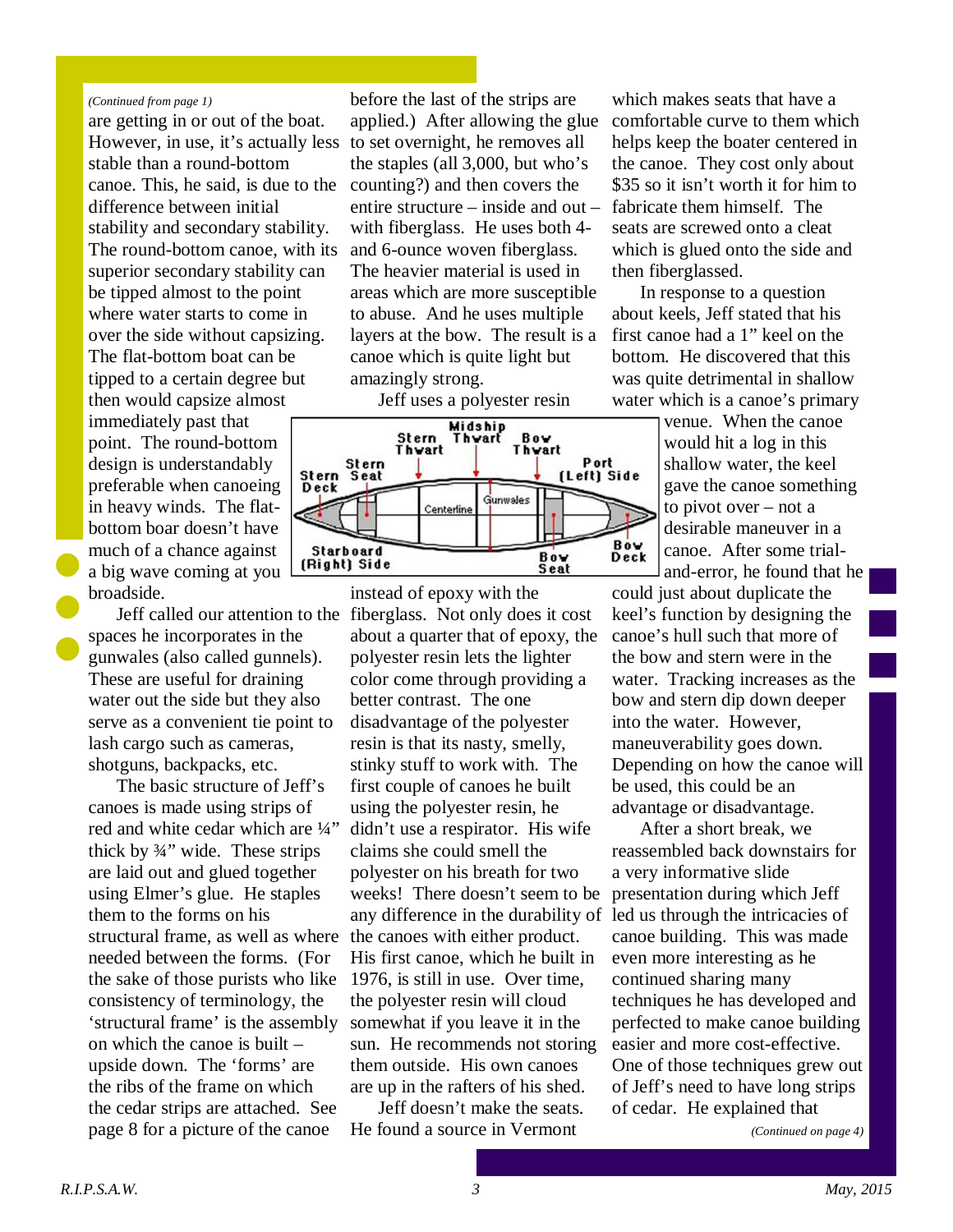#### *(Continued from page 3)*

getting these long strips without too many knots requires that they come from a fairly big tree. To remedy this, Jeff came up with a simple jig that he uses to scarfjoint the ends of two strips .

There were many more tidbits that Jeff shared with us, such as how to sand the inside walls of the canoe, how to repair scratches, how to attach the stern and bow plates to be strong enough to hold the tie-downs, how to know which end of the canoe is the bow, how to apply the fiberglass around the contours, how to carry the canoe such that it's 57 pounds feels more like 25

pounds, why Jeff uses fiberglass instead of Kevlar, and what finish he uses on the gunnels instead of fiberglass and how he applies it, to name a few. To relate them all here would require much more space than we have available. However, there's a simple solution to be sure you



don't miss out on any of the wisdom imparted at our meetings. Just be there!

Although most of those in attendance won't be building a canoe, it is very likely that many of us will be taking some of the techniques Jeff has perfected and applying them to other

> woodworking projects. That's because he not only described *what* he does, but also explained *why* he does it the way he does.

> Thanks so much, Jeff, for a very enlightening and entertaining presentation!

> > *Submitted by Don Doss, RIPSAW Co-Editor*

#### **Wisconsin Woodworkers Guild Board Briefs – April 2, 2015**

**Attendees:** Ron Reuter, Jay Pilling, Don Doss, Leila Crandall-Frink, Kevin Seigworth, Andy Wagner, Ken Ochs, and Dave Steingart

**Treasury Balance:** \$6,887.88

**Membership:** Paid 2015 membership is at 103 members

**Programs/Workshops:** With the exception of November, programs are scheduled for meetings through the remainder of 2015.

**Secretary:** Sixty (60) members/guests attended the April meeting.

#### **Other:**

- 1. Webmaster Dave Steingart's rehabilitation of our WWG website went live online just before the woodworkers show. The updated website is at the previous address of www.wiscwoodworkersguild.org and is now a valuable tool for recruiting new members.
- 2. Dave Steingart was contacted by an individual who has offered to add some "pizazz" to our website with the thought of using it to showcase his website design skills. Deferring this to Dave's expertise as our webmaster, the board has asked Dave to discuss this with the gentleman further and report back to the board.
- 3. Due to the large number of members having Ripsaw sent by mail, the cost for this service has now reached over \$500 per year. Unless the number of mailings isn't reduced substantially, it will be necessary to initiate a surcharge for members who desire this service. The surcharge would cover most, but not all of the associated costs. Don Doss will write an article for the Ripsaw to explain the board's position.
- 4. Current WWG policy allows guests to attend one meeting, after which they are requested to join the Guild if they wish to attend future meetings. The Board voted to change this policy to allow guests to attend two meetings before being requested to join. This will allow guests to see more of the Guild's workings before making a membership decision.
- 5. A reminder that all items for publication in RIPSAW should be sent to both Leila Crandall-Frink (leila.frink@gmail.com) and Don Doss (FourPartHarmony@att.net).

Respectfully submitted, Ken Ochs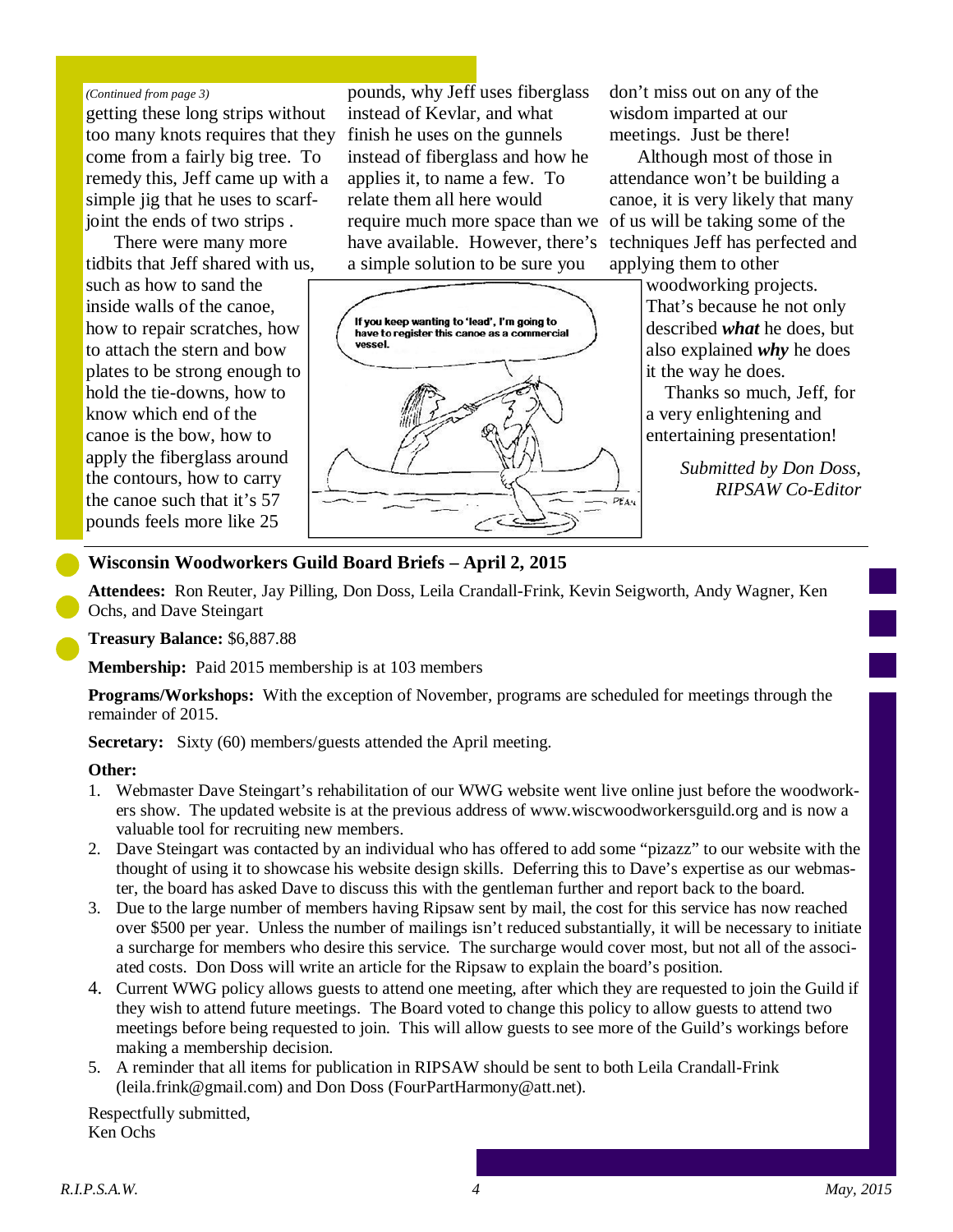### **Upcoming WWG Programs**

May 7<sup>th</sup> – Gary Hess, grandson of Frank J. Hess, founder of Frank J. Hess and Sons Cooperage, in Madison, Wisconsin will be presenting a historical look of his grandfather's business. With his presentation, Mr. Hess will be including a complimentary, autographed copy of his book, *"Roll Out the Barrels".*  June 4<sup>th</sup> – Roundtable July  $2^{nd}$  – Show and Tell August  $6<sup>th</sup>$  – No meeting this month September 3rd – Jerry Anson; subject TBA October 3rd (**Friday!!**) - Jeff Miller, Furniture Design- see Page 6

# **Field Trip**

May 13th , Wednesday. Field trip to the US Forest Products Lab in Madison, Wisconsin. This trip will consist of the fairly new research facility, the wood library with 10,000 samples, plus the experimental house. It will likely also include a stop at the University Dairy Science Store. 

Also, please submit your thoughts and ideas to Jay for programs you'd like to see, either for one of our meetings or as an extracurricular event such as a field trip.

# ATTENTION!!

Currently, WWG sends the RIPSAW newsletter to most mem-\*\*\*\*\*\*\*\*\*\*\*\*\*\*\*\*\*\*\*\*\*\*\*\*\*\*\* bers by e-mail. However, 29 members receive their copy via the US Post Office. The cost for this mailing is over \$500 annually. Believing that WWG's resources could be better uti- $\frac{1}{2}$  lized, the Board is encouraging all members who have Intert net access to accept delivery of RIPSAW via e-mail. Those  $\int$  members who wish to continue receiving RIPSAW through  $\hat{\mathbf{t}}$  the US Postal Service may be charged \$10/year for this service. As an alternative, the current issue of RIPSAW will be  $\blacktriangleright$  available at our regular meetings without charge. These cop- $\star$  ies are also available for our guests.

 $\bigstar$  Our Membership Application will be changed to allow applicants to choose how they wish to receive their copy of RIP-SAW.

Receiving RIPSAW is a privilege of membership. To continue receiving RIPSAW, membership dues and the mailing surcharge must be received timely. A reminder to renew will be posted in the October, November and December issues of  $\star$  posted in the  $\star$  the RIPSAW.

#### \*\*\*\*\*\*\*\*\*\*\*\*\*\*\*\*\*\*\*\*\*\*\*\*\*\*\*\*\*\*\*\*

#### **ETC.**

Carl Brust is still bringing in woodworking magazines he rescued from an estate sale. Good stuff, folks!

Have you talked to Norm Lange, our Toy Chairman, about using the Woodcraft facilities in the evening for Christmas toy construction sessions?

Jay has a Hegner Multimax 18V Scroll Saw for sale. More details will be in next month's RIPSAW if not sold.

# **10th Annual Fine Furnishings Show**



September 18-20, 2015 Meullner Building HART PARK 7300 Chestnut St. Wauwatosa, WI Admission: \$10/adult Sign up online for VIP Half Price Admission http://www.finefurnishingsshows.com/milwaukee

# **LAKE COUNTRY CARVERS ANNUAL WOODCARVING**

**Show, Competition & Sale**  Saturday, August 1, 2015 10:00 - 4:00 Featured Carver: Jim Schlarb Lake Country Life Enrichment Center 1306 W. Wisconsin Ave. Oconomowoc, WI 53066

For more information, contact: Ray Burow 920-474-4075

# **This month, celebrate Mother's Day, Sunday, May 10th!**

"All that I am or ever hope to be. I owe to my angel Mother."

Abraham Lincoln (1809-1865)

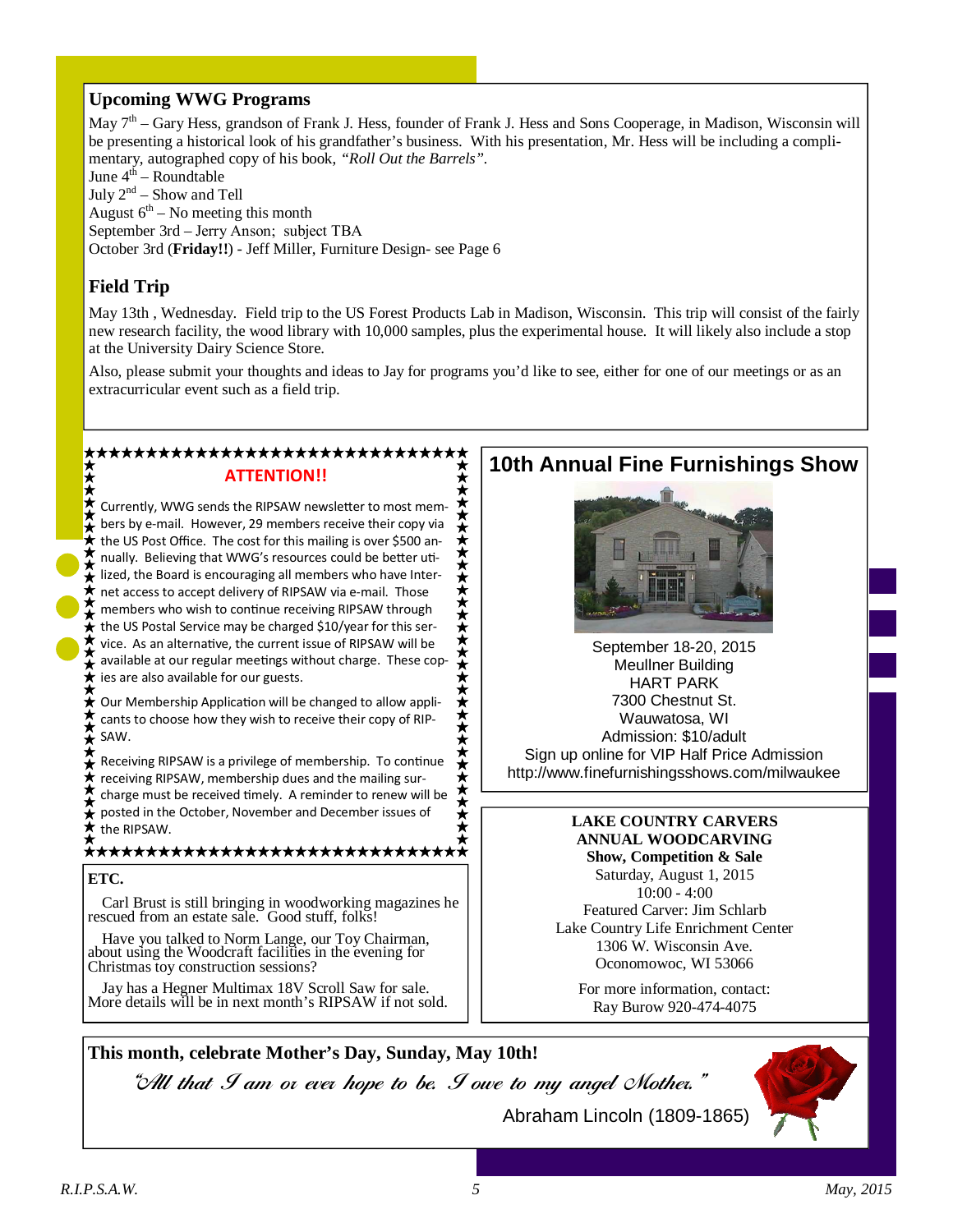#### Jeff Miller at Woodcraft

Milwaukee Woodcraft is proud to sponsor a visit to Milwaukee by Jeff Miller on October 2nd and 3rd. Jeff is a designer, craftsman, prolific writer and an active teacher, both at his own woodworking school in Chicago (http://www.furnituremaking.com/), and at furniture schools around the country. His furniture has won numerous awards, has been in shows around the country, and is in a collection at the Chicago History Museum. Among the books he has authored are Beds (The Taunton Press, 1999), Children's Furniture Projects (The Taunton Press, October 28, 2002) and The Foundations of Better Woodworking (Popular Woodworking Books, November 30, 2012). His first book, Chairmaking and Design, was published in 1997 by The Taunton Press



and won the Stanley award for Best How-To Book of 1997. The companion video Chairmaking Techniques won best video also. The book is now in its second edition (Linden Publishing, March 1, 2007). He has also contributed chapters to Furniture for All Around the House and Storage Projects for All Around the House for The Taunton Press and is a frequent contributor to Fine Woodworking and Popular Woodworking magazines.

On Friday, October 2<sup>nd</sup> at 7 PM, Jeff will be giving a presentation on the topic of furniture design at a special meeting of the Wisconsin Woodworkers Guild. The meeting and presentation will take place in the lower level at Milwaukee Woodcraft. All are welcome to attend as a guest of the Wisconsin Woodworkers Guild (http:// www.wiscwoodworkersguild.org/). On Saturday, October 3<sup>rd</sup>, Jeff will be in the Woodcraft store where he will be giving two presentations. In the morning, he'll be demonstrating decorative inlay techniques. In the afternoon, he'll be demonstrating how to incorporate curves into your furniture work.

If you're at all interested in designing and building furniture, you won't want to miss these presentations!





Jim won First Place in Creativity at the recent Woodworking Show with the above carving. That earned him the Bosch MX25EK-33 Multi-X Oscillating Tool Kit, valued at about \$200. Jim's entry also won the Best Overall award and with it a \$75 Lee Valley Gift Certificate. Congratulations, Jim!



*Lyle Morrison turned a piece of driftwood into a work of art* 



*George Egenhoefer (left) and Dave Drickhamer (right) 'bowl'ing us over* 



*Jay Pilling still 'turning' out gems!*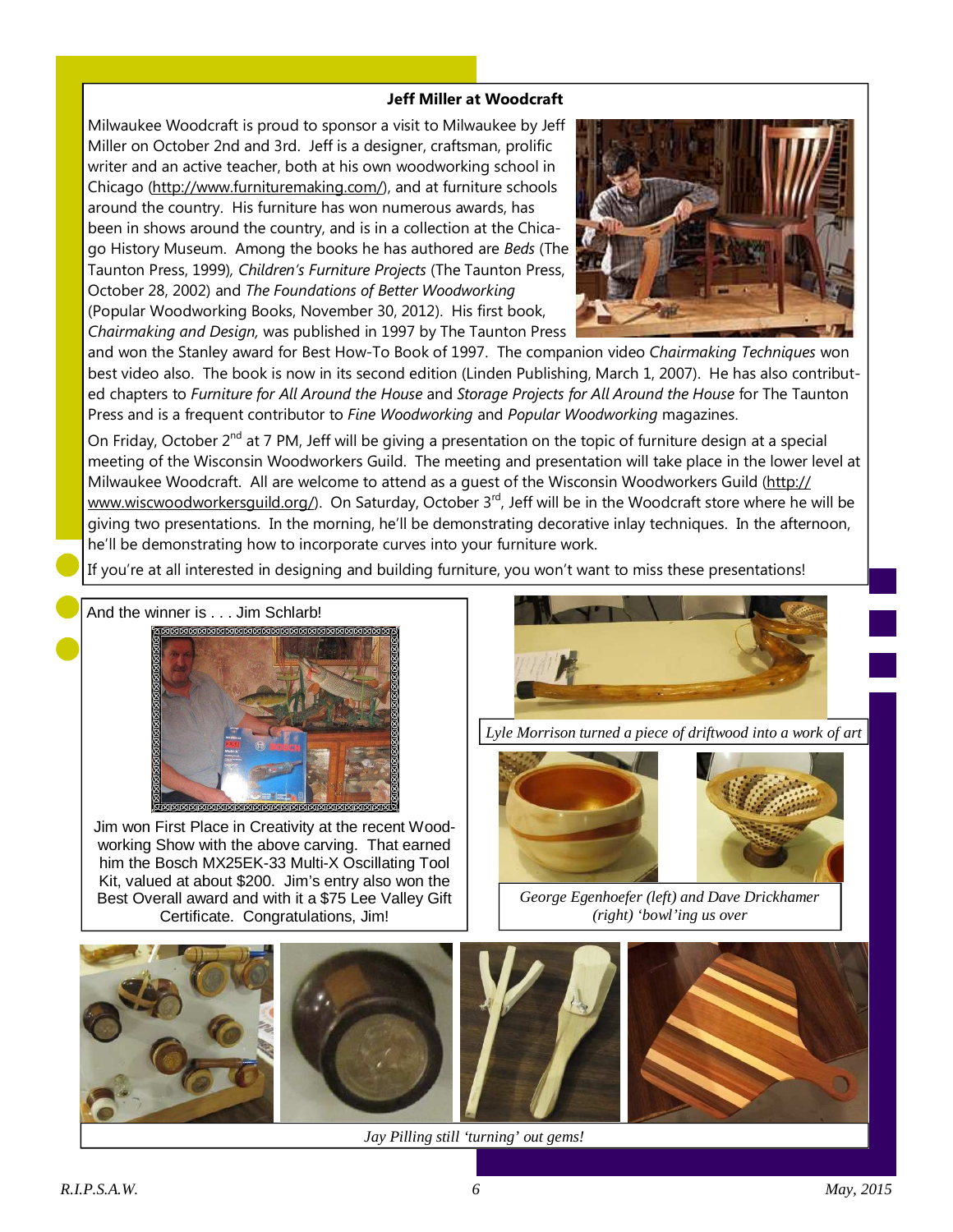

*Jim Schlarb's latest bandsaw box* 



*George Egenhoefer (left) and Jim Schlarb at the Woodworkers Show* 



*Jeff Grosskoph started his presentation outside on what may have been the only 'summer' day of 2015* 



*The ups (above) and downs (below) of it* 





*The great 'frame-up'. Templates (left), forms on frame (center and right)*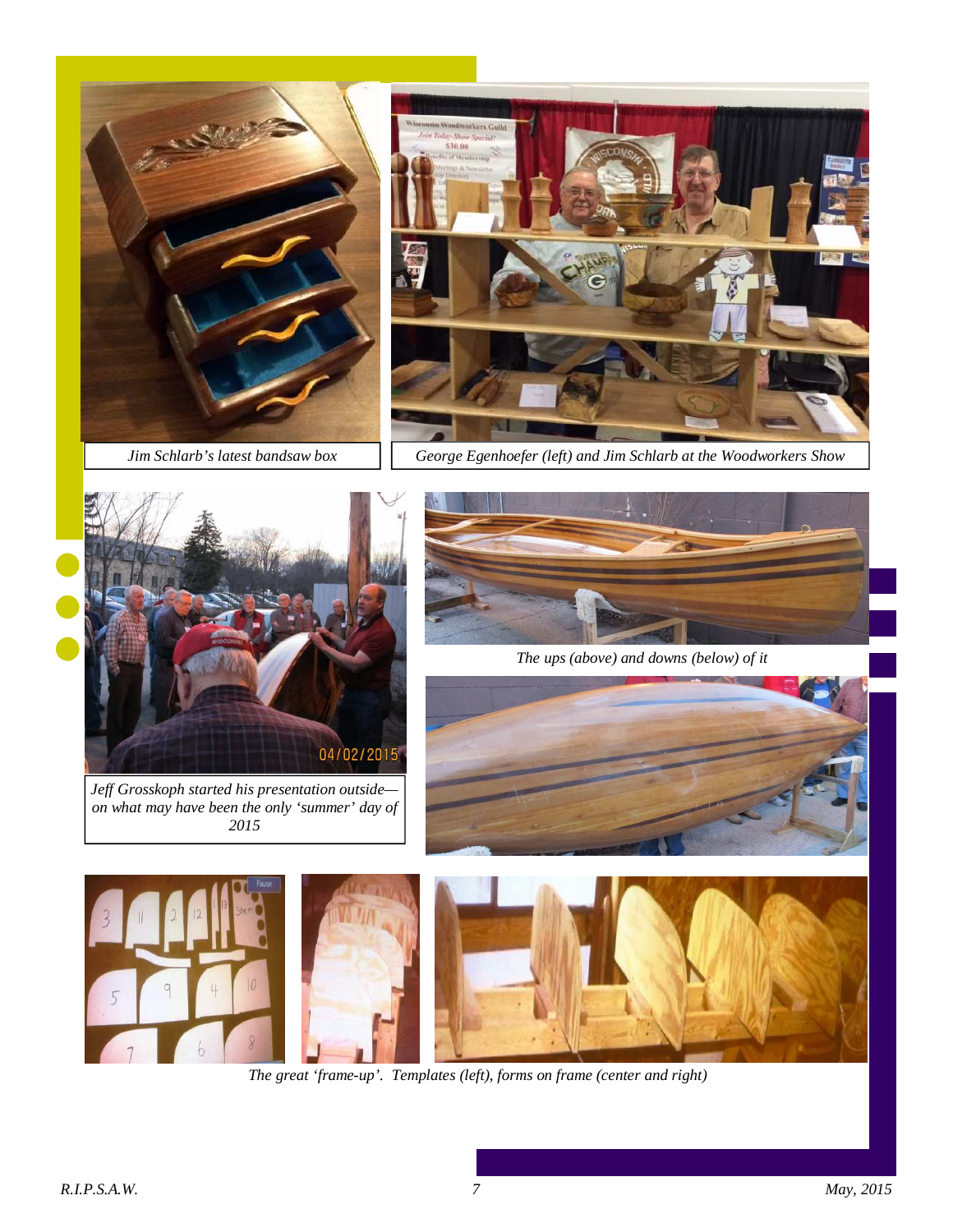

*Construction begins . . .* 









*and continues* . . .  $\begin{vmatrix} \cdot & \cdot & \cdot \\ \cdot & \cdot & \cdot \\ \cdot & \cdot & \cdot \\ \cdot & \cdot & \cdot \\ \cdot & \cdot & \cdot \\ \cdot & \cdot & \cdot \\ \cdot & \cdot & \cdot \\ \cdot & \cdot & \cdot \\ \cdot & \cdot & \cdot \\ \cdot & \cdot & \cdot \\ \cdot & \cdot & \cdot \\ \cdot & \cdot & \cdot \\ \cdot & \cdot & \cdot \\ \cdot & \cdot & \cdot \\ \cdot & \cdot & \cdot \\ \cdot & \cdot & \cdot \\ \cdot & \cdot & \cdot \\ \cdot & \cdot & \cdot \\ \cdot & \cdot & \cdot \\ \cdot & \cdot & \cdot \\ \cdot & \cdot & \cdot \\ \cdot & \$ 



*Fiberglassing bow with 6-ounce material after using 4-ounce in the center area* 

*Done with the bottom-ready to flip*